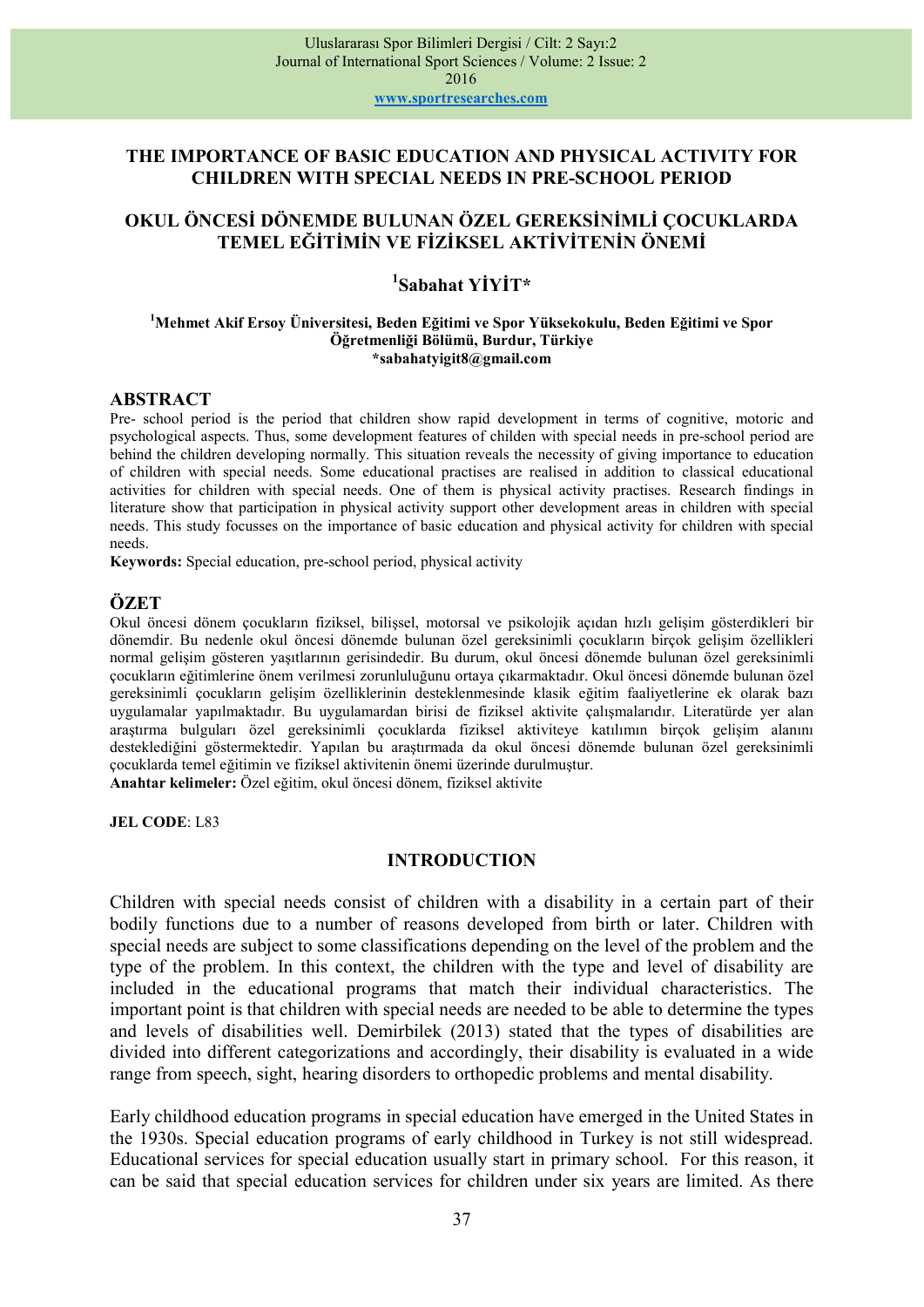are limited special education services for early childhood, most of the families with special needs children can not reach education institutions. This situation affects children with special needs negatively in terms of developmental aspects. Because children who do not participate in special education programs during early childhood are faced with various difficulties in adapting to their peers and in school life (Doğru & Saltalı, 2011).

Special education services for the early childhood have been practised in schools or homes in Turkey. Counselling Research Centers are in charge of general orientation of special education services for early childhood. In addition, special education services for early childhood include children aged between 0-36 months. Children who are supposed to be included in pre- school or primary education should be enrolled in educational institutions even if they have any disabilities. In addition, enrollment priority is given to pre-primary education institutions for children special needs who have completed 37 months (Gökçay et al., 2011).

Early childhood special education programs consist of some practices aimed at supporting the development of children. It is aimed to develop especially motor, cognitive and social skills of children in education programs. As children grow older, educational programs become more academically structured (Seçer et al., 2010).

According to the data in literature, it is observed that children with special needs should be directed to educational programs in early childhood period, but it is seen that education programs in our country are inadequate for children in pre- school period.

# The Importance of Basic Education in ChildrenSpecial Needs in Early Childhood

The aim of basic education in early childhood is to provide children with physical, mental and emotional development. In addition, children's achievement of good habits and preparation for the primary education are among the aims of basic education services in early childhood (Baran et al., 2007). In Turkey, other objectives of the special education services provided for the training of individuals with special needs can be listed as followed;

1. To provide the necessary education for a business and a profession in order to contribute to social life of the individuals with special needs,

2. To be able to meet the individual needs of individuals act on their own and to reduce their dependencies on someone,

3. To develop appropriate training programs for individuals with special needs and to prepare them for upper education levels (İmrak, 2009).

One of the most common methods used in the education of children with special needs is inclusive education. In the inclusive education, children with special needs are educated in the same classes as their peers with normal development. While students with special needs in the inclusive education are educated in the same classrooms as their peers with normal development, other developmental problems continue to be developed with additional methods (Kargın, 2004). Inclusive education has various benefits. Through inclusive education, children with special needs can gain a large portion of human behavior. As children with special needs recognize the behaviors of normal-growing children around them, they begin to use these behaviors over time. Therefore, children can learn many behaviors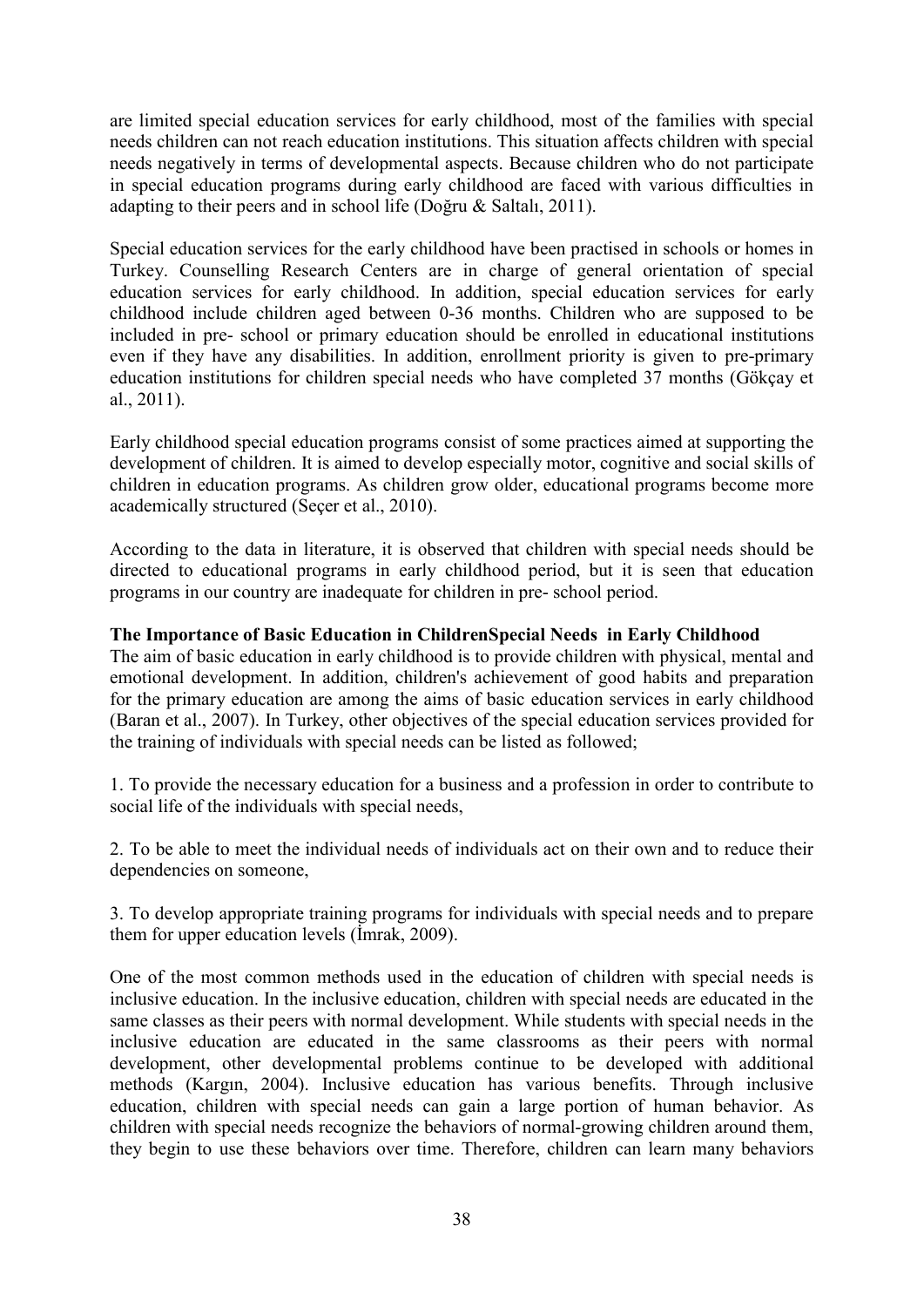appropriate to the expectations of other people in society through inclusive education. (Ulutaşdemir, 2007).

Early childhood comes as the most rapid development of physical, motoric and psychological aspects in human life. It is known that children with special needs have less talent and skills than their normally growing children. In addition, disability types and disability levels of the children with special needs and their growing environment can affect the developmental qualities negatively. For this reason, it is a great necessity for children with special needs to receive basic education services especially during early childhood. In addition, in the later stages of education of children with special needs who do not receive appropriate education and not suitable for the level of disability in early childhood, having more greater social and communicative problems with individuals growing normally will be inevitable.

## The Importance of Physical Activity Children Special Needs in Early Childhood

Basic motor skills such as walking, running and leaping are the basic movements that enable children to successfully participate in play and physical activity, which must be earned in early childhood. Studies have shown that children with Down's syndrome have lower motor skill levels than their normally growing peers. For this reason, it is necessary to determine the motor development levels of children with Down syndrome and to direct them to activities that support motor development. Similarly, it is important for the development of children to evaluate the development of gross motor skills in children with mental disabilities and to direct them to appropriate activities (Nalbant et al., 2010). In children with cerebral palsy, physical activity and recreational activities are among the most used methods besides rehabilitation purpose and medical and surgical operations (Günel, 2007). In this context, there are various tasks needed to fulfilled by various social institutions, especially the families, for the guidance of children with disabilities (Gürses, 2007).

Today, the sedentary lifestyle is increasing, especially due to technological developments. Children are among the groups most affected by the sedentary lifestyle. Participation in physical activity in childhood has important functions such as growth and development, having an active lifestyle, preventing some future health problems and preventing excessive weight gain. In addition, sports activities are very important in supporting the physical development of children (Çelik and Şahin, 2013). Considering that disabled children are growing in a limited environment (Çalışkan, 2011) and that the sports areas for disabled people are inadequate (Sonuç, 2012), taking necessary precautions to acquire physical activity habits especially for children with special needs in early childhood support the growth and development of children.

At the beginning of children with special needs comes educable children with mental disabilities. It is stated that well-designed free time and physical activity activities support children's psychomotor development in studies conducted on children with mental disabilities. In addition, it is stated that these activities will increase children's adaptation to the environment, develop from physical, social, emotional and self-esteem levels. In addition, it is emphasized that children should be included in inclusion training with partner groups in order to overcome the shortcomings of the motor development in children with mental disabilities (Bayazıt et al., 2007). Also it is stated that sports activities have a great importance in increasing the quality of life of individuals mental disabilities (Şahin& Işıtan, 2010).

Participation in physical activity is very important for the participation of children with special needs in social life. In this context, it is very important to enrich basic education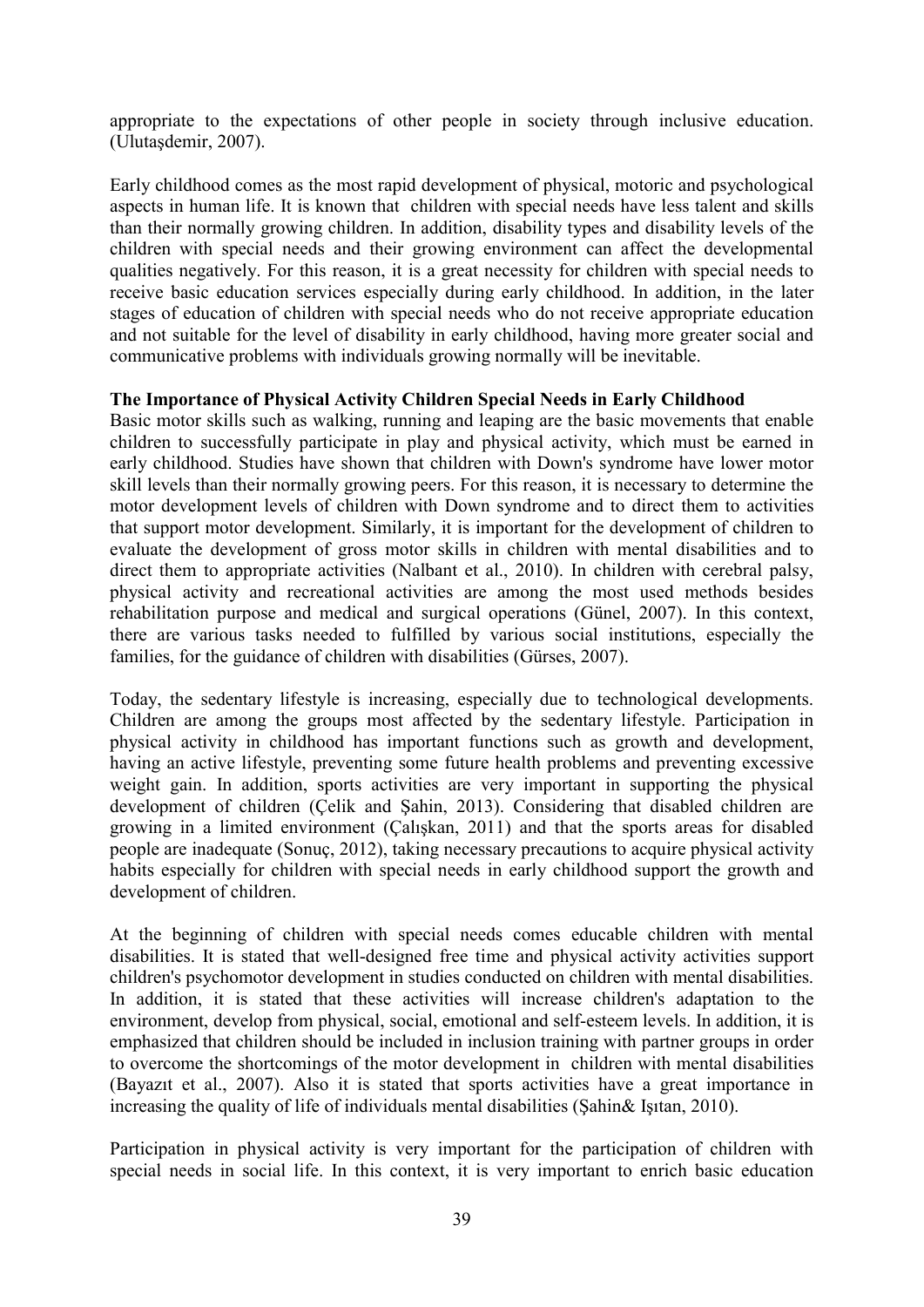programs and inclusive education with physical activity for students with special needs (Şahin, 2011). Because individuals with special needs require sports and physical activities as healthy peers (Sahin & Işıtan, 2010).

The primary purpose of participation in sports for disabled individuals is to improve the adaptation levels into society. In this context, sports activities that affect the general development of children positively are also very important for children with disabilities (Koparan, 2003). Especially in autistic children, it is known that sports therapies are used for rehabilitation purposes in all age groups, and that sports therapies support psychological, emotional, social, psychological and motoric development of autistic children with disabilities (Atalay & Karadağ, 2011). In the study conducted by Namlı (2012) on autistic disabled individuals, some characteristics of autistic disabled individuals who did or did not do sports, including autistic children in early childhood, were compared. At the end of the study it was determined that some physical characteristics of the autistic disabled individuals participating in physical activity developed and various behavior problems decreased. Yenel and Erol (2011) found that autistic children can move freely in sporting events and be happy thanks to sporting activities.

In a study conducted by Şirinkan et al. (2011), the effects of educational games on physical development and gross motor skills of educable children with mental disability in early childhood were examined. For six months , educational game activities were applied to the participants in accordance with their developmental characteristics. At the end of the study, it was determined that children with special needs had a significant improvement in the speeding, jumping, bouncing, slipping, ball hitting, ball throwing and ball dribbling skills.

The study by Goodway & Branta (2003) examined the effects of motor training on motor development in children with special needs in early childhood. Children with special needs in early childhood period and children who participated in the study were divided into two as experiment and control groups. The experimental group was taught basic motor skills for 12 weeks in accordance with the disability and age levels. During this period, the control group continued to their normal life. At the end of the study, when compared with the control group, it was determined that the experimental group had a significant improvement in some motor skills.

In conclusion, it can be said that participation in sports has various benefits for children with disabilities as well as children with normal development. For this reason it would be beneficial for families with children with special needs to direct their children to appropriate sports events. In addition, local governments should construct parks and playgrounds for children with disabilities and take new measures to encourage children to participate in the growth and development of children with special needs.

#### **REFERENCES**

- Atalay, A., & Karadağ, A. (2011). Otizmli hastaların rehabilite sürecinde spor terapilerinin önemi. Uluslararası Katılımlı Engellilerde Beden Eğitimi ve Spor Kongresi. Selçuk Üniversitesi Beden Eğitimi ve Spor Yüksekokulu. Konya.
- Baran, M., Yılmaz, A., & Yıldırım, M. (2007). Okul öncesi eğitimin önemi ve okul öncesi eğitim yapılarındaki kullanıcı gereksinimleri. D.Ü. Ziya Gökalp Eğitim Fakültesi Dergisi, 8, 27-44.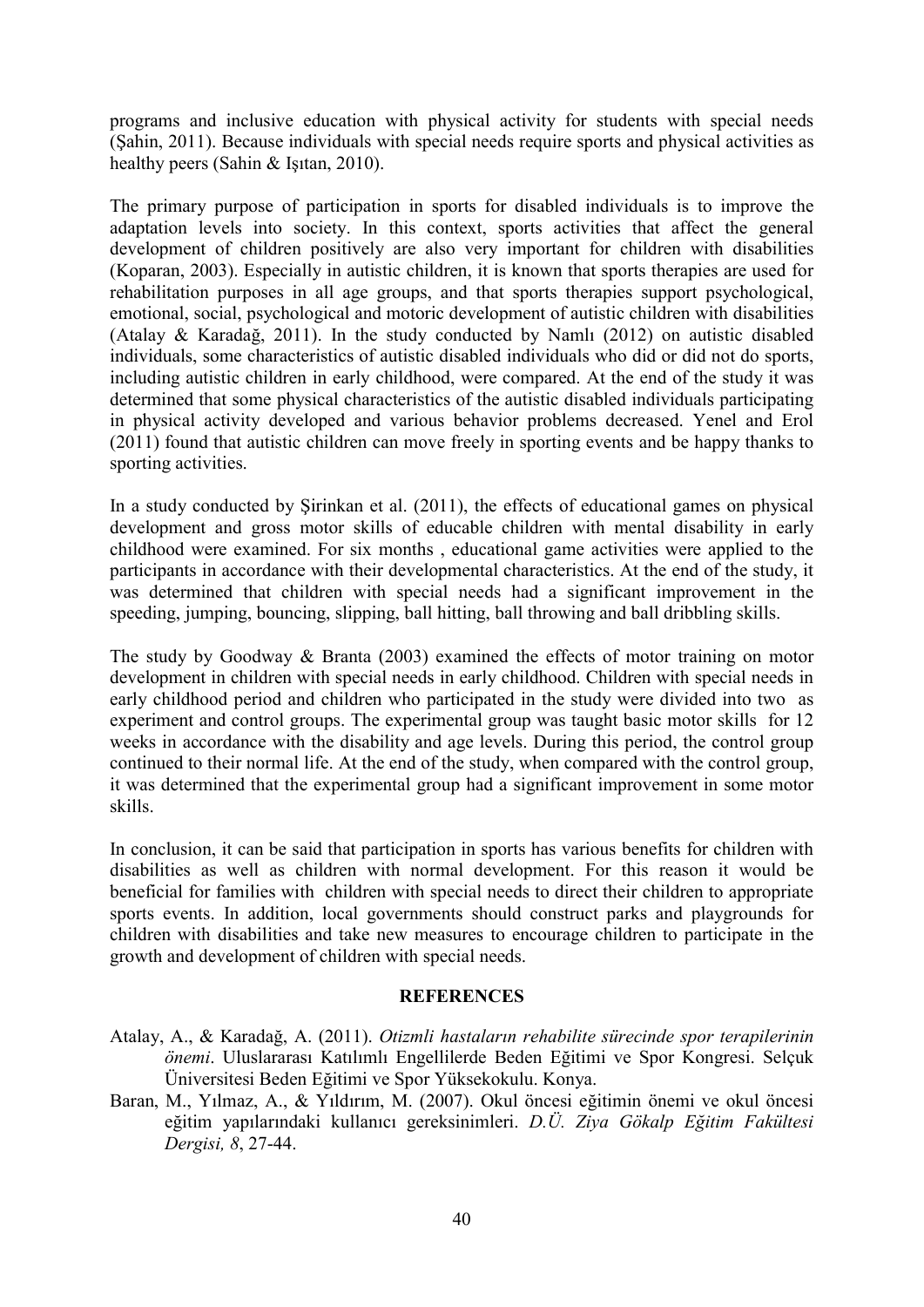- Bayazıt, B., Meriç, B., Aydın, M., & Seyrek, E. (2007). Eğitilebilir zihinsel engelli çocuklarda eğlenceli atletizm antrenman programının psikomotor özelliklere etkisi. Spormetre Beden Eğitimi Ve Spor Bilimleri Dergisi, 5(4), 173-176.
- Çalışkan, E. (2011). Engelli çocuklarda spor eğitimi ve ailelerinin yaklaşımları. Uluslararası Katılımlı Engellilerde Beden Eğitimi ve Spor Kongresi. Selçuk Üniversitesi Beden Eğitimi ve Spor Yüksekokulu. Konya.
- Çelik, A., & Şahin, M. (2013). Spor ve çocuk gelişimi. The Journal of Academic Social Science Studies, 6(1), 467-478.
- Demirbilek, M. (2013). Zihin engelli bireylerin ve ailelerinin gereksinimleri. Turkish Journal of Family Medicine And Primary Care, 7(3), 58-64.
- Doğru, S.S.Y., & Saltalı, N.D. (2011). Erken çocukluk döneminde özel eğitim. 2. Baskı. Maya Akademi Yayınevi. Ankara.
- Goodway, J. D., & Branta, C. F. (2003). Influence of a motor skill intervention on fundamental motor skill development of disadvantaged preschool children. Research Quarterly For Exercise And Sport, 74(1), 36-46.
- Gökçay, G., Boylu, FN., Kepenek, B., Kütük, P., & Tuncer, D. (2011). Engelli çocuklara ve ailelerine sağlanan olanaklar. İstanbul Üniversitesi Çocuk Sağlığı Enstitüsü. İstanbul.
- Günel, M.K. (2007). Serebral paralizili çocuklar. Özürlüler'07 Kongre Sergi ve Sosyal Etkinlikleri. Harbiye Askeri Müze ve Kültür Sitesi. İstanbul.
- Gürses, H.N. (2007). Engelli çocuklarda fiziksel aktivite: fiziksel aktiviteyi engelleyen kardiyopulmoner durumlar. Özürlüler'07 Kongre Sergi ve Sosyal Etkinlikleri. Harbiye Askeri Müze ve Kültür Sitesi. İstanbul.
- İmrak, HÇ. (2009). Okul öncesi dönemde kaynaştırma eğitimine ilişkin öğretmen ve ebeveyn tutumları ile kaynaştırma eğitimi uygulanan sınıflarda akran ilişkilerinin incelenmesi. Yüksek Lisans Tezi. Çukurova Üniversitesi Sosyal Bilimler Enstitüsü. Adana.
- Kargın, T. (2004). Kaynaştırma: Tanımı, gelişimi ve ilkeleri. Ankara Üniversitesi Eğitim Bilimleri Fakültesi Özel Eğitim Serisi, 5(2), 1-13.
- Koparan, Ş. (2003). Özel ihtiyaçları olan çocuklarda spor. Uludağ Üniversitesi Eğitim Fakültesi Dergisi, 17(1), 153-160.
- Nalbant, S., Ağlamış, E., Baran, F., Aktop, A., Nalbant, Ö., Özer, D., & Balcı, N. (2010). Down sendromlu çocuklarda TGMD-II testinin kullanımı. 11. Ulusal Engelli Bireyler İçin Fiziksel Aktivite Çalıştayı. Çanakkale Onsekiz Mart Üniversitesi Beden Eğitimi ve Spor Yüksekokulu. Çanakkale.
- Namlı, S. (2012). Spor yapan ve yapmayan otistik engelli bireylerin davranış ve motor performanslarının karşılaştırılması. Yüksek Lisans Tezi. Sakarya Üniversitesi Eğitim Bilimleri Enstitüsü. Sakarya.
- Seçer, Z., Sarı, H., & Çetin, Ş. (2010). Okul öncesi dönemdeki çocukların bedensel engelli akranları ile birlikte eğitim almalarına ilişkin görüşleri. Gazi Üniversitesi Endüstriyel Sanatlar Eğitim Fakültesi Dergisi, 26, 12-24.
- Sonuç, A. (2012). Zihnsel engellilerde sporun öfke düzeyine etkisi. Yüksek Lisans Tezi. Karamanoğlu Mehmet Bey Üniversitesi Sosyal Bilimler Enstitüsü. Karaman.
- Şahin, M. (2011). Zihinsel engelli çocuklarda sekiz haftalık kayak eğitiminin, fiziksel uygunluk düzeyleri üzerine etkisi. Yüksek Lisans Tezi. İstanbul Üniversitesi Sağlık Bilimleri Enstitüsü. İstanbul.
- Şahin, S., & Işıtan, S. (2010). Özel sporların özel oyuncusu olmak: Vaka sunumu. 11. Ulusal Engelli Bireyler İçin Fiziksel Aktivite Çalıştayı. Çanakkale Onsekiz Mart Üniversitesi Beden Eğitimi ve Spor Yüksekokulu. Çanakkale.
- Şirinkan, A., Yazar, A., & Şirinkan, Ş.Ö. (2011). 5–6 Yaş okul öncesi eğitilebilir-öğretilebilir zihinsel engelli çocuklarda eğitsel oyunların fiziksel gelişimlerine etkisinin kaba motor